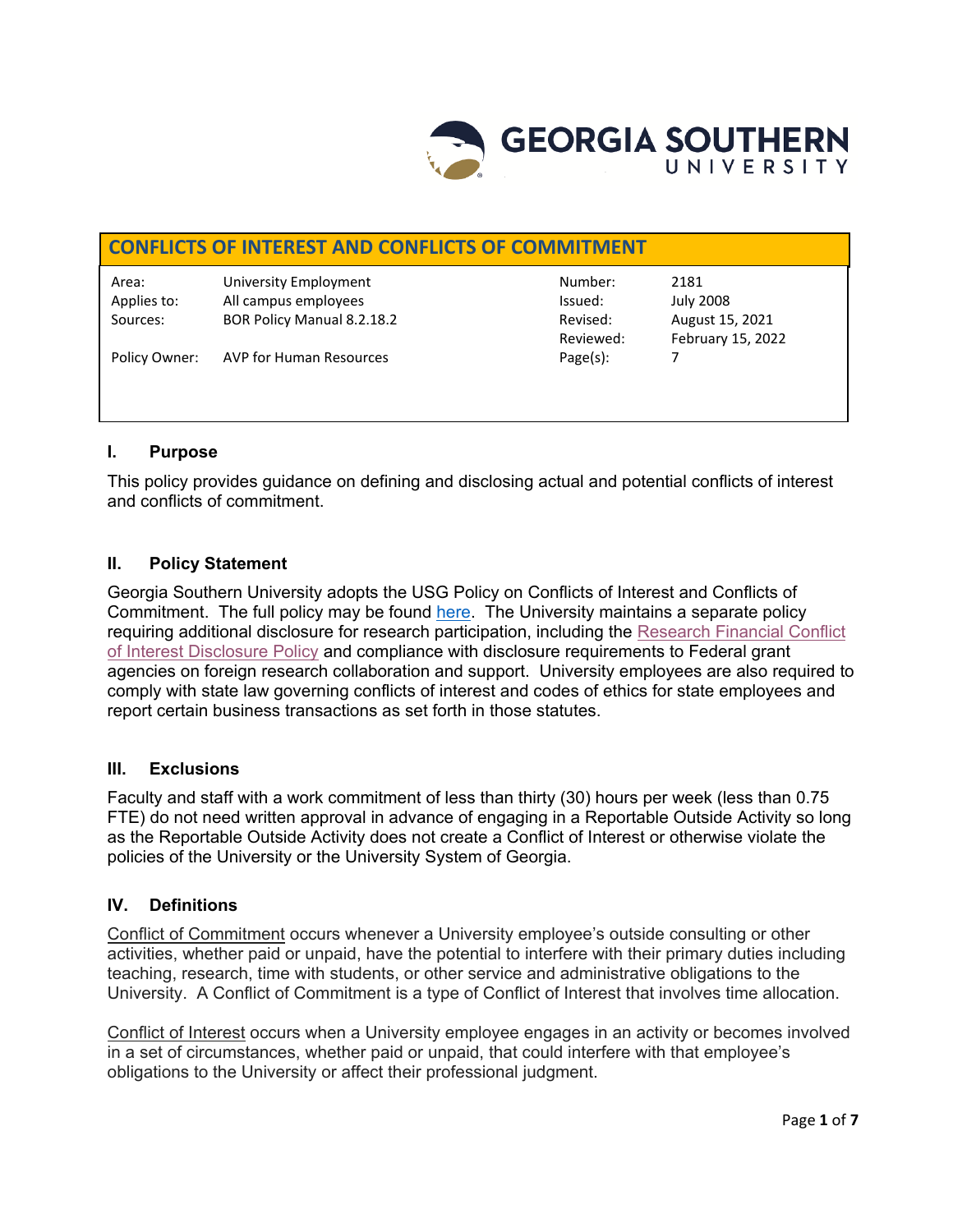Outside Activity is any paid or unpaid activity engaged in by a University employee outside of the University. Outside Activities may include consulting, speaking, conducting research, participating in civic or charitable organizations, practicing a profession, teaching, managing or participating in a business, or holding a job with another employer.

Reportable Outside Activity is any Outside Activity that could create an actual or apparent Conflict of Interest or Conflict of Commitment which must be reported as set forth in this policy.

# **V. Conflict of Interest and Conflict of Commitment in General**

The University recognizes the benefits of collaboration with entities outside the University, as well as the enhancement of the University's reputation and professional growth when faculty and staff consult or perform other professional activities internationally and within the community. As such, the University encourages its faculty and staff to engage in these activities. Nonetheless, University Employees are held to high ethical standards and must avoid not just conflicts of interest, but also the appearance of a conflict of interest. Employees should make every reasonable effort to avoid actual or apparent Conflicts of Interest and Conflicts of Commitment from Outside Activities that interfere with or appear to interfere with their obligations to the University. Such apparent and actual conflicts must be disclosed to the University as set forth herein. An apparent conflict of interest can exist even in the absence of a legal conflict of interest as defined in [Article 2, Chapter 10, Title 45 of the Official Code of Georgia Annotated.](https://advance.lexis.com/container/?pdmfid=1000516&crid=5beca4ac-8ffe-42e7-8dd0-2d3abb7be0e8&func=LN.Advance.ContentView.getFullToc&nodeid=ABTAAM&typeofentry=Breadcrumb&config=00JAAzZDgzNzU2ZC05MDA0LTRmMDItYjkzMS0xOGY3MjE3OWNlODIKAFBvZENhdGFsb2fcIFfJnJ2IC8XZi1AYM4Ne&action=publictoc&pddocfullpath=%2Fshared%2Fdocument%2Fstatutes-legislation%2Furn%3AcontentItem%3A61XD-TBS1-DYFH-X337-00008-00&pdtocfullpath=%2Fshared%2Ftableofcontents%2Furn%3AcontentItem%3A7YJ8-39M0-Y905-D000-00008-00&ecomp=q53dkkk&prid=0c40e918-0dcb-44ab-911f-113f782a9dfc)

Additionally. employees must commit to using their time and professional energy toward supporting the University's mission of excellence in teaching and research. Though professional employees are encouraged to participate in professional activity and creativity that serves as a means of professional development; serves the community, state, or nation; and promotes the objectives of the University, these activities must not interfere with the regular and punctual discharge of official duties.

Except as authorized for eligible faculty members, annual leave must be used by University employees for compensated Outside Activities during normal working hours consistent with the University System of Georgia's policies regarding Outside Activities and procedures governing the use of annual leave.

Staff must take annual leave for Outside Activities that occur during the staff member's work hours consistent with the University's policy regarding the use of annual leave. Staff and twelve-month faculty may not receive compensation, including reimbursement for expenses, for Outside Activities that take place during work hours unless annual leave has been taken. Ten-month faculty members must receive permission from their department chair, dean, and the Provost in order to receive any compensation for any Outside Activities that take place during their ten-month academic year commitment.

Employees wishing to engage in a Reportable Outside Activity must disclose that activity to their supervisor in writing and receive approval before engaging in the activity. Staff must receive permission from their supervisor and Vice President; faculty must receive approval from their chair, dean, and Provost. The appropriate Vice President and Provost shall serve as the President's designees for final approval of the Outside Activity. Employees should also disclose an Outside Activity if they are uncertain if the activity is a Reportable Outside Activity. If the University determines that a Conflict of Interest or Conflict of Commitment exists for an employee, it may implement a plan to manage that conflict. The University, in its sole discretion, may determine that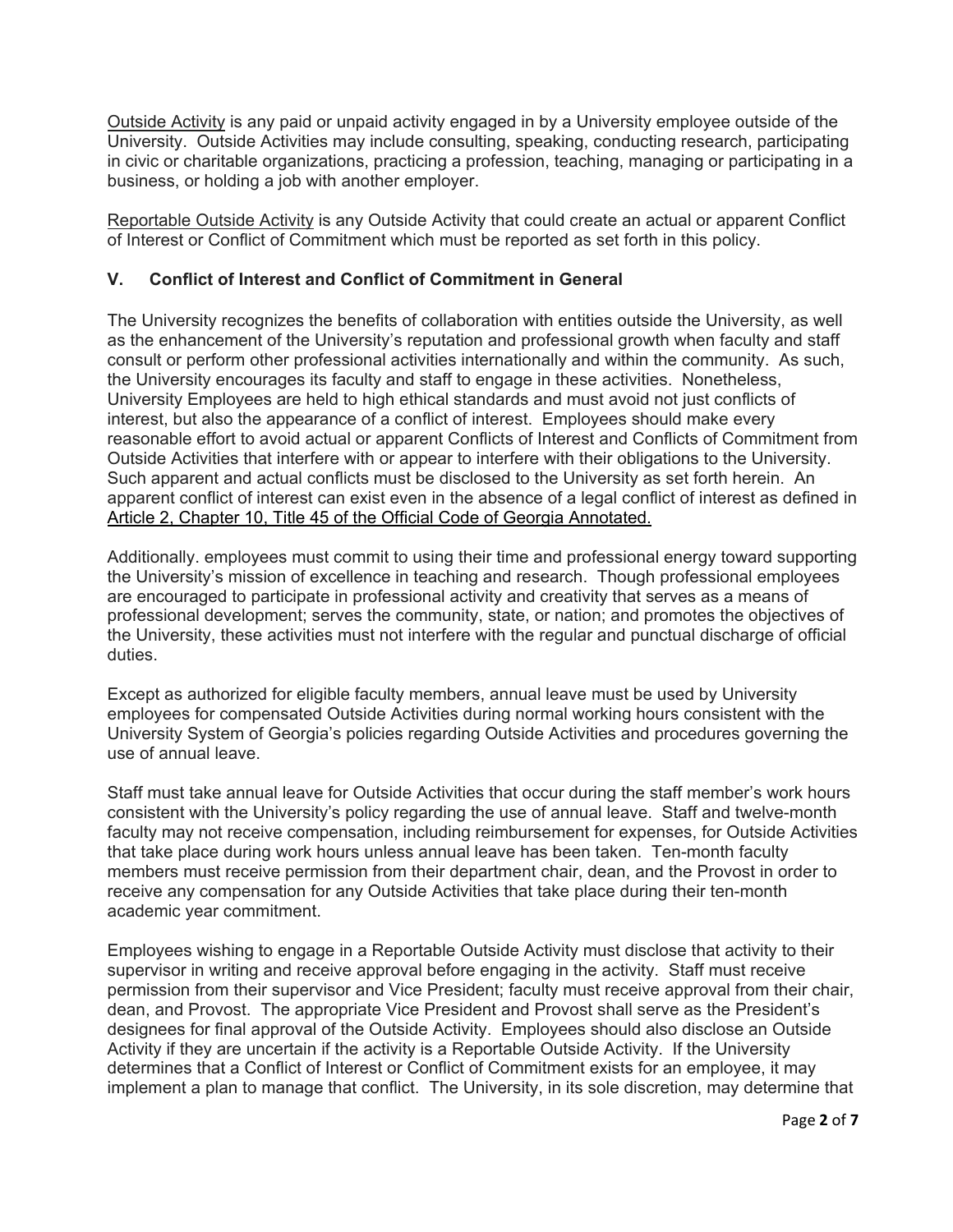a Conflict of Interest or Conflict of Commitment creates too much risk or cannot be adequately managed. As such, it may limit the employee's activity or prohibit the employee from engaging in the Outside Activity while employed at the University. All faculty and staff must make or update an annual disclosure of all of their ongoing Reportable Outside Activity.

An employee may not use University personnel, equipment, facilities, or materials in performing Outside Activities without prior University approval, unless the employee is a faculty member engaged in University Research Activities as defined below. Consistent with [Board of Regents](https://www.usg.edu/policymanual/section8/C224/#p8.2.18_personnel_conduct)  [policy 8.2.18.2,](https://www.usg.edu/policymanual/section8/C224/#p8.2.18_personnel_conduct) the employee must have prior approval for use of the University's personnel, facilities, equipment, and materials and an agreed plan for reimbursing the University for such use at rates equivalent to those charged to outside groups or persons if engaged in an Outside Activity. Faculty and staff are also subject to the following:

- Employees may not use the University name, marks, or logos for marketing purposes.
- Employees may not use official stationery of the University or give as a consulting address any University building or department name when participating in Outside Activities.
- Employees may identify their University status when rendering service to an organization outside of the University, but may not speak, act, or make representations on behalf of the University, or express institutional endorsement in relation to the Outside Activity.

### **VI. Reportable Outside Activities that Present Real or Apparent Conflicts of Interest and Conflicts of Commitment**

Outside Activities that are Reportable Outside Activities must be disclosed because they generally involve 1) transactions with the University System of Georgia that confer a financial benefit to you or someone in your immediate family, or to a business entity in which you or your immediate family own a material interest; 2) public office or running for public office; 3) outside engagements in which you use your academic or professional expertise that are not in fulfillment of your work duties with the University; or 4) a position with an outside organization that involves a fiduciary or quasifiduciary duty, such as being an officer or a board member of the organization. Outside Activities that do not need to be disclosed and are not Reportable Outside Activities generally involve 1) volunteer activities with no fiduciary or quasi-fiduciary duties; 2) outside engagement in an activity that is not related to your academic or professional expertise; and 3) activity performed in fulfillment of your obligations to the University for service and research.

The following Outside Activities present potential Conflicts of Interest or Conflicts of Commitment and are Reportable Outside Activities that must be disclosed to the University:

- 1. Management or Material Interest in a Business Entity That Does Business with the University System of Georgia. You, your spouse, or children have a management position (officer, director, manager of LLC, etc.) or own a material interest (more than 15%) in a business entity or association that engages in any business transactions with the University System of Georgia.
- 2. Public Office/Candidate. You are a candidate for public office or you hold public office.
- 3. Outside Teaching Appointments. You have a teaching appointment with an entity other than Georgia Southern University, including as an instructor for any online class.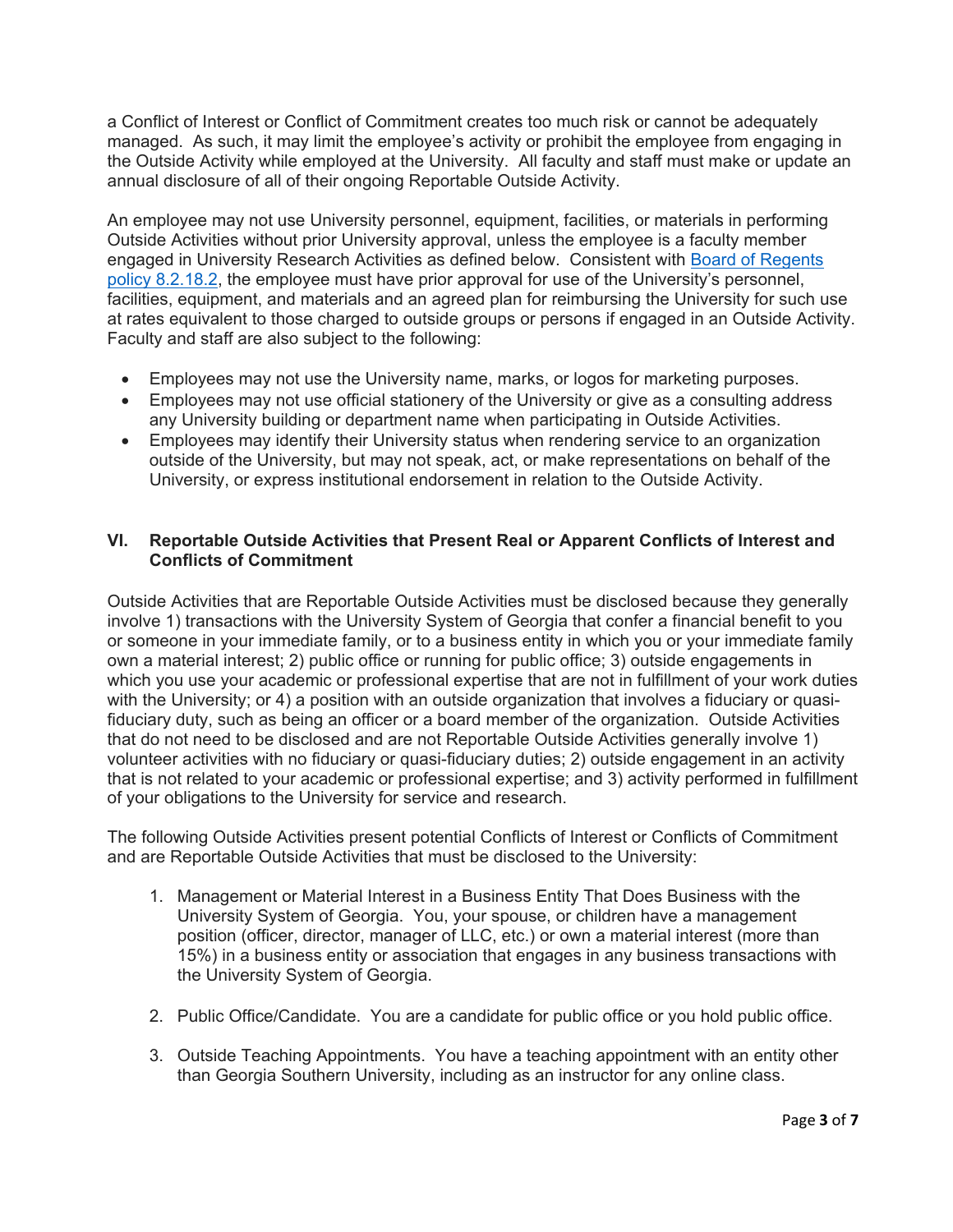- 4. Outside Research, Writing, and Editing.
	- a. You conduct or are seeking approval to conduct any research at, or receive any research funding from or through, an entity other than the University. This includes any titled research position or an arrangement in which the University employee receives lab space, research materials, research equipment, or research assistance. [Note: Research conducted at outside entities as part of a University sponsored project or research funding received through the University does not need to be disclosed.]
	- b. You are writing or editing a publication related to your academic or professional expertise that is not considered by your chair, dean, or supervisor to be part of your University duties.
	- c. You are serving as the editor of a professional journal or other regular publication.
- 5. Classroom Educational Materials. You require or are seeking to require students to purchase works for classes you teach that you, your spouse, or your children created, authored, or co-authored, including textbooks, computer software, and electronic or digital media, for which you, your spouse, or your children will receive payment or something of value. If the educational material is a textbook that was authored by a faculty member who wants to use that textbook, the Textbook Policy shall apply instead of this policy.
- 6. Royalties/Licensing/Copyright Income.
	- a. You receive royalties, licensing fees, or copyright income in excess of \$5,000.00 annually from an entity other than the University.
	- b. You have an interest or leadership position in an outside entity that sponsors your research with the University or licenses intellectual property with the University that is not otherwise described in this list of what to disclose.
- 7. Expert Witness/Legal Consulting. You have agreed to serve as an expert witness or are otherwise consulting in a potential lawsuit or other legal matter.
- 8. Professional Services Related to Academic or Professional Field. You provide paid or unpaid professional services or consulting to an outside entity and the professional services relate to your academic or professional field.
- 9. Leadership Roles. You have a senior management, administrative, or leadership role, including board membership roles with fiduciary or quasi-fiduciary duties, whether paid or unpaid, with an outside entity, including professional organizations.

The following activities do not need to be disclosed to the University.

- 1. Volunteering. You volunteer or participate in community service activities (e.g., serving at the Boys/Girls Club, volunteering at church). However, serving on the board or holding a fiduciary status requires disclosure.
- 2. Unrelated Employment Outside of Working Hours. You are employed outside of normal working hours in a position that is not related to your University academic or professional activities (e.g., working as a cashier during the Holidays).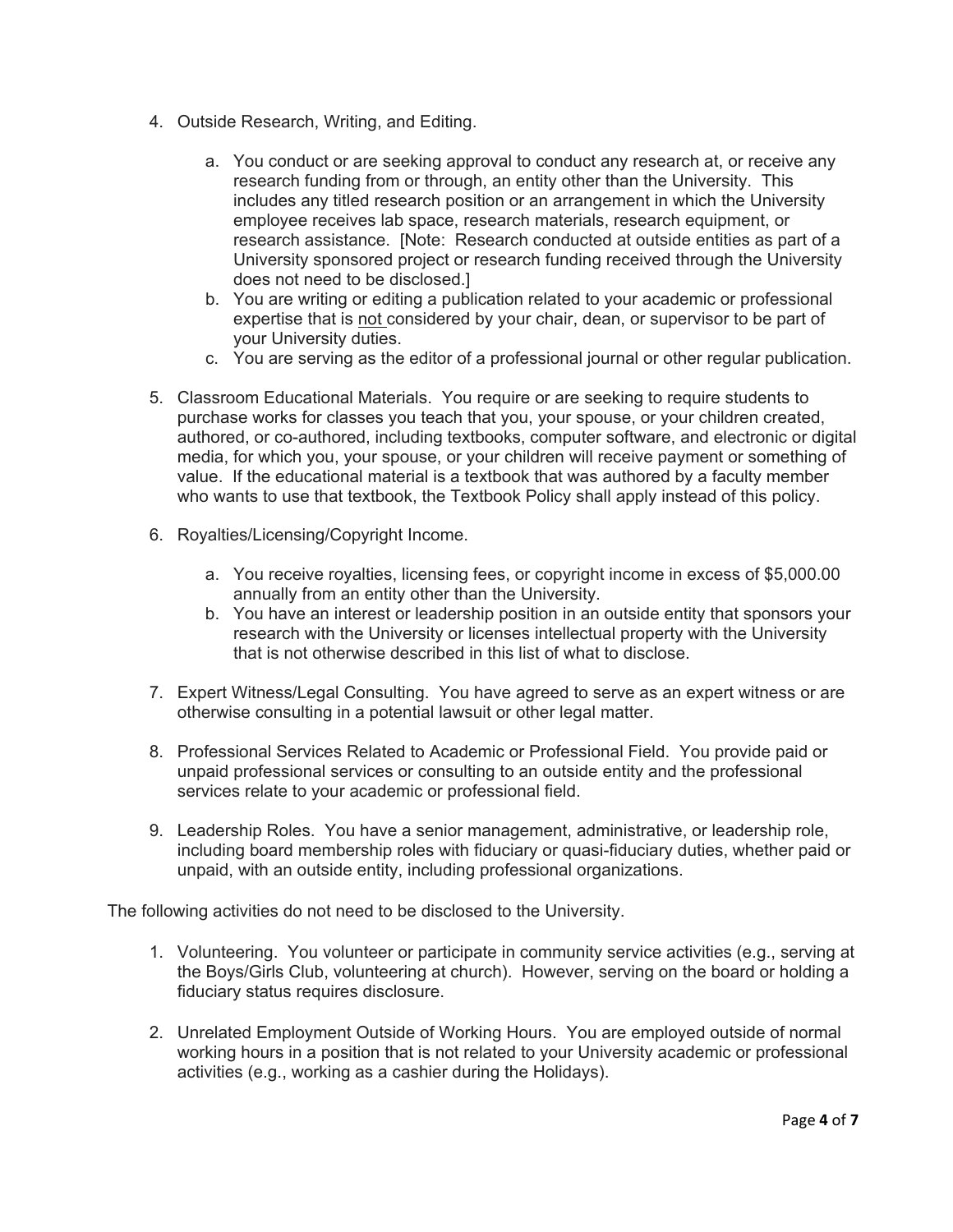- 3. Real Estate. You are involved with buying or managing real estate or rental properties that are unrelated to any business transactions with the University System of Georgia.
- 4. Jury Duty or Witness in a Legal Proceeding Other Than as an Expert Witness. Note: you do not need to disclose jury duty or being called as a witness, other than an expert witness, in a legal proceeding as an outside activity under this policy, but you are still required to present a copy of the jury summons or witness subpoena to Human Resources pursuant to the USG Human Resources Policy on Voting Leave and Other Miscellaneous Leave.
- 5. Military Service. See Human Resources Policy 2340 for information on Military Leave for more information.
- 6. Speaking at Conferences and Seminars. You are speaking at or participating in a conference or seminar in your academic or professional area while you are representing the University so long as you are not personally receiving payment other than reimbursement of expenses, including conference fees. (Note: if you are traveling internationally, please make sure you register your travel with the Office of Global Engagement. Reimbursement of expenses may need to be disclosed for certain research grant applications.)
- 7. University Research Activities. You are engaged in research or creative activities that are otherwise part of your University duties whether or not coordinated by the Office of Research Services. These activities may require disclosure under the [Research Financial](https://digitalcommons.georgiasouthern.edu/cgi/viewcontent.cgi?article=1001&context=oraec)  [Conflict of Interest \(FCOI\) Disclosure Policy](https://digitalcommons.georgiasouthern.edu/cgi/viewcontent.cgi?article=1001&context=oraec) or if they include any foreign affiliations.
- 8. Research Proposal or Article Review. You are reviewing a research proposal for a government or nonprofit entity, are reviewing an article submitted to a journal for publication, or ad hoc review of a manuscript. These activities may require disclosure if they include any foreign affiliations.
- 9. Advisory Committees and Evaluation Panels. You are serving on an advisory or evaluation panel for federal, state, or local government agency; domestic non-profit higher educational institutions; or domestic non-profit entities organized solely for educational, religious, philanthropic, or research purposes. These activities may require disclosure if they include any foreign affiliations.
- 10. Lectures and Research Symposia. You are giving occasional lectures or participating in colloquia, symposia, site visits, study sections, and similar gatherings sponsored by federal, state, or local government agencies; domestic non-profit higher educational institutions; or domestic non-profit entities organized solely for educational, religious, philanthropic, or research purposes. These activities may require disclosure under the [Research Financial Conflict of Interest \(FCOI\) Disclosure Policy](https://digitalcommons.georgiasouthern.edu/cgi/viewcontent.cgi?article=1001&context=oraec) or if they include any foreign affiliations.
- 11. Professional Membership. You are a member of an academic or professional society. However, serving on the board or holding a fiduciary status requires disclosure.
- 12. Awards. Receiving an award, academic honor, or honorary degree from a non-profit entity.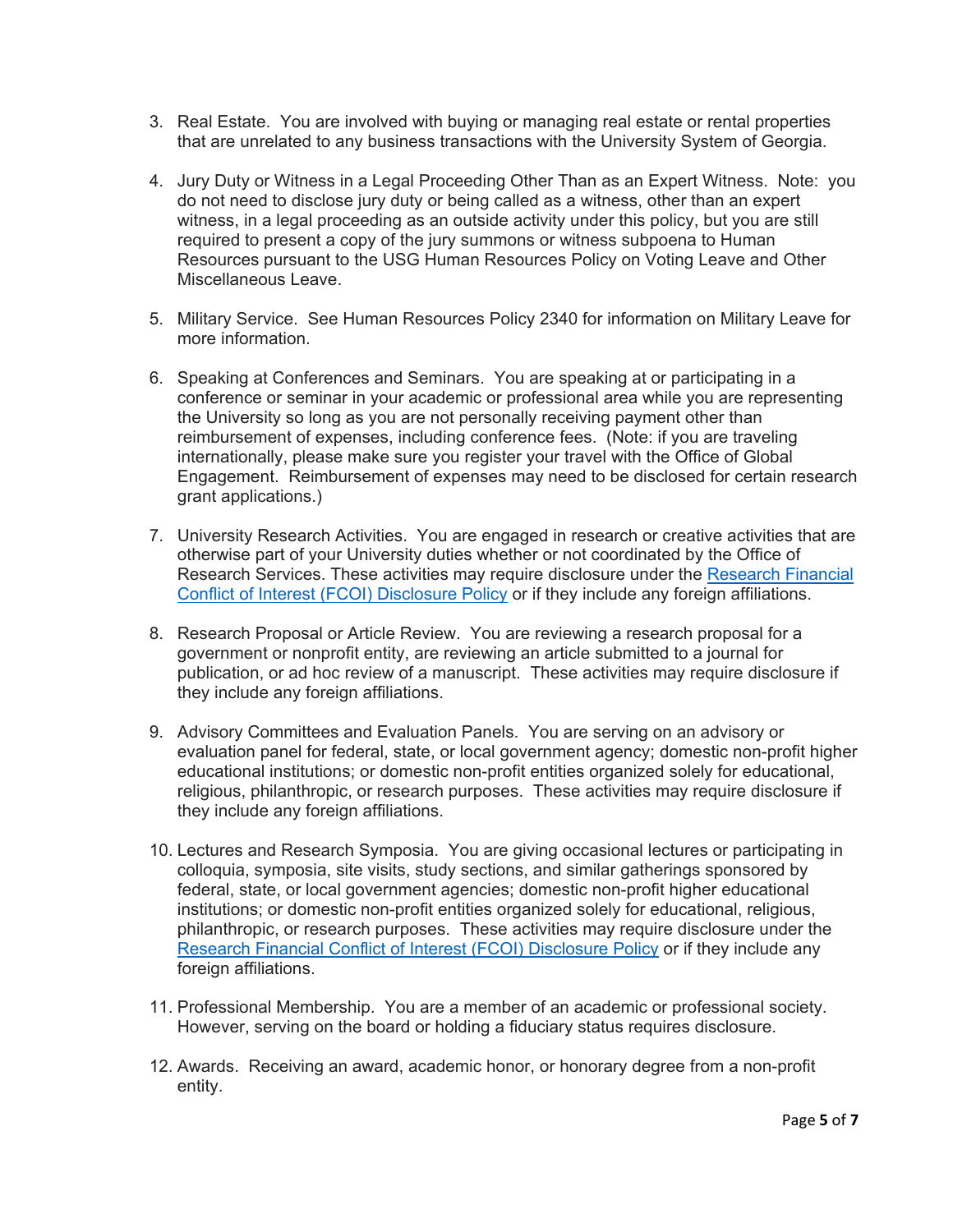13. Thesis/Dissertation. You serve as an external member of a thesis or dissertation committee. These activities may require disclosure if they include any foreign affiliations.

#### **VII. Terms of Agreement for Outside Activities**

All University employees, and especially faculty engaged in STEM research, should be vigilant regarding terms of engagement in Outside Activities that require them to assign rights in intellectual property. The University's Intellectual Property policy requires that all employees assign the rights to any inventions created within the scope of their employment to the University. This assignment would take precedence over a future assignment of such rights if the University has any rights pursuant to the terms of that policy. Employees who execute a contract to engage in Outside Activities which includes a provision affecting their IP rights should insert the following statement in the contract:

"*The consultant has certain obligations to Georgia Southern University as an employee as described in the University's Intellectual Property Policy ("IP Policy"). In the event that there is any conflict between the consultant's obligations pursuant to the IP Policy and their obligation to the entity for whom they consult, the obligation pursuant to the IP Policy shall control."*

In addition, the employee must include the following disclaimer in any presentation or reports written, signed, or prepared by the employee for an outside entity for which the employee is identified as being employed by the University:

*"This content represents the opinions of the consultant. It carries no endorsement of Georgia Southern University."*

#### **VIII. Procedures**

- A. Employees may engage in Reportable Outside Activities at the discretion of their department chairs or immediate supervisors using this [form] and the approval of those in the chain of supervision as set forth in (B) and (C) below. Approval of Reportable Outside Activities may be revoked by those in the chain of supervision at any time if it is determined that the Reportable Outside Activity interferes with the employee's duties at Georgia Southern University or interferes with its mission.
- B. Faculty Members shall disclose all Reportable Outside Activities to their department chair prior to engaging in the activity. If approved by the chair, the disclosure shall be sent to the faculty member's dean for approval. If approved by the dean, the disclosure shall be sent to the Provost's Office for approval as the President's designee.
- C. Staff shall disclose all Reportable Outside Activities to their immediate supervisor. If approved by the immediate supervisor, the disclosure shall be sent to the division Vice President or equivalent for approval as the President's designee.